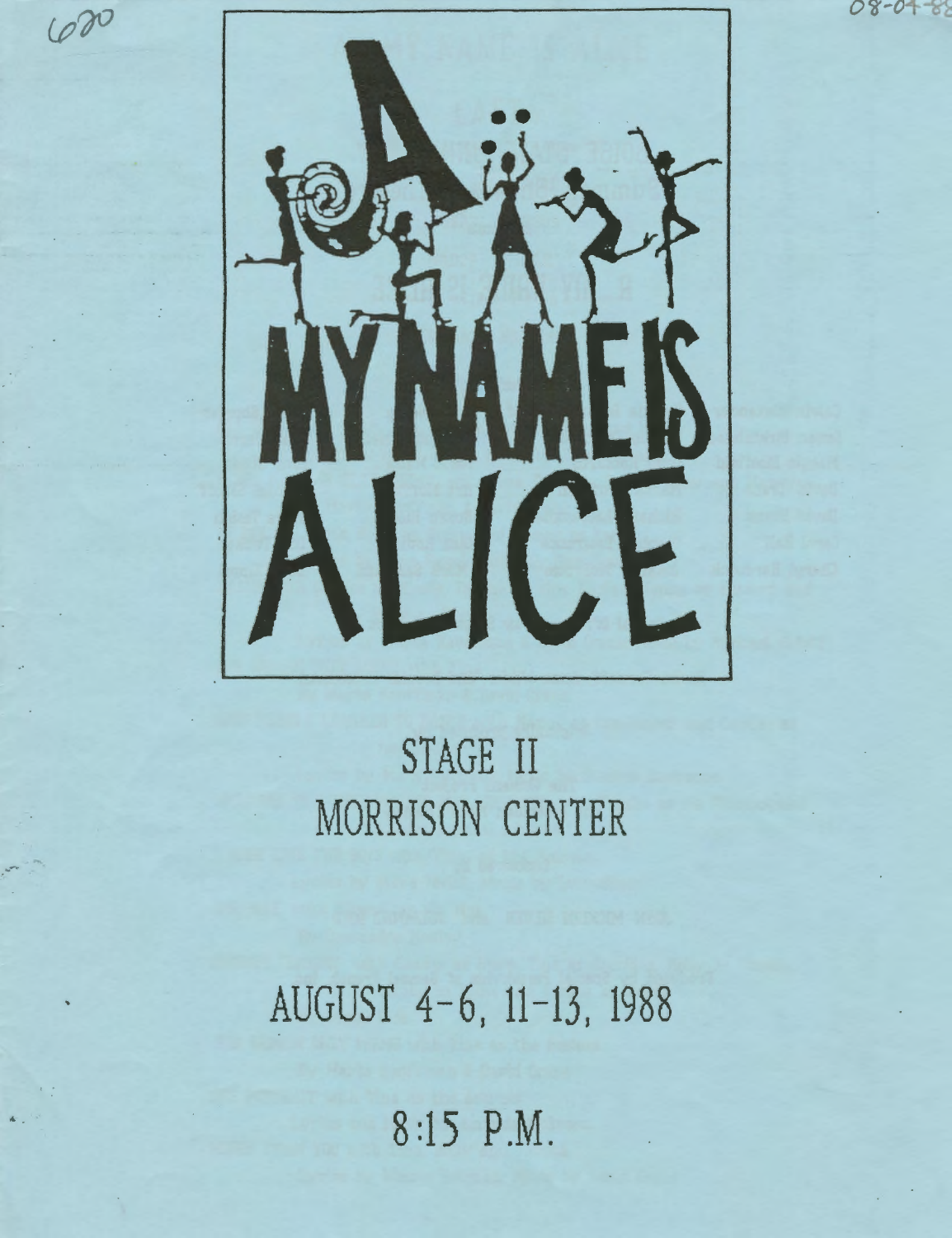### BOISE STATE UNIVERSITY Summer Showcase Theatre

#### presents

## **R .... mY namE IS RLICE**

### with material by

Calvin Alexander Susan Birkinhead Maggie Bloofield David Crane David Evans Carol Hall Cheryl Hardwick

Georgia Bogardus Holof Anne Meara Winnie Holtzman Cassandra Medley Doug Katsaros David Mette Marta Kaufman **Art Murray** Richard LaGravenese Susan Rice Stephen Lawrence Glen Roven Amanda McBroom. Mark Saltzman

James Shorter June Siegel Lucy Simon Michael Skloff Steve Tesich Don Tucker David Zippel

Initial Off-Broadway Stage Production by

Rosita Sarnoff, Anne Wilder, and Douglas F. Goodman

Originally produced by

The Women's Project at the American Place Theatre

Conceived by

JOAN MICKLIN SILUER and JULIANNE BOYD

Produced by Special Permission of Samuel French, Inc.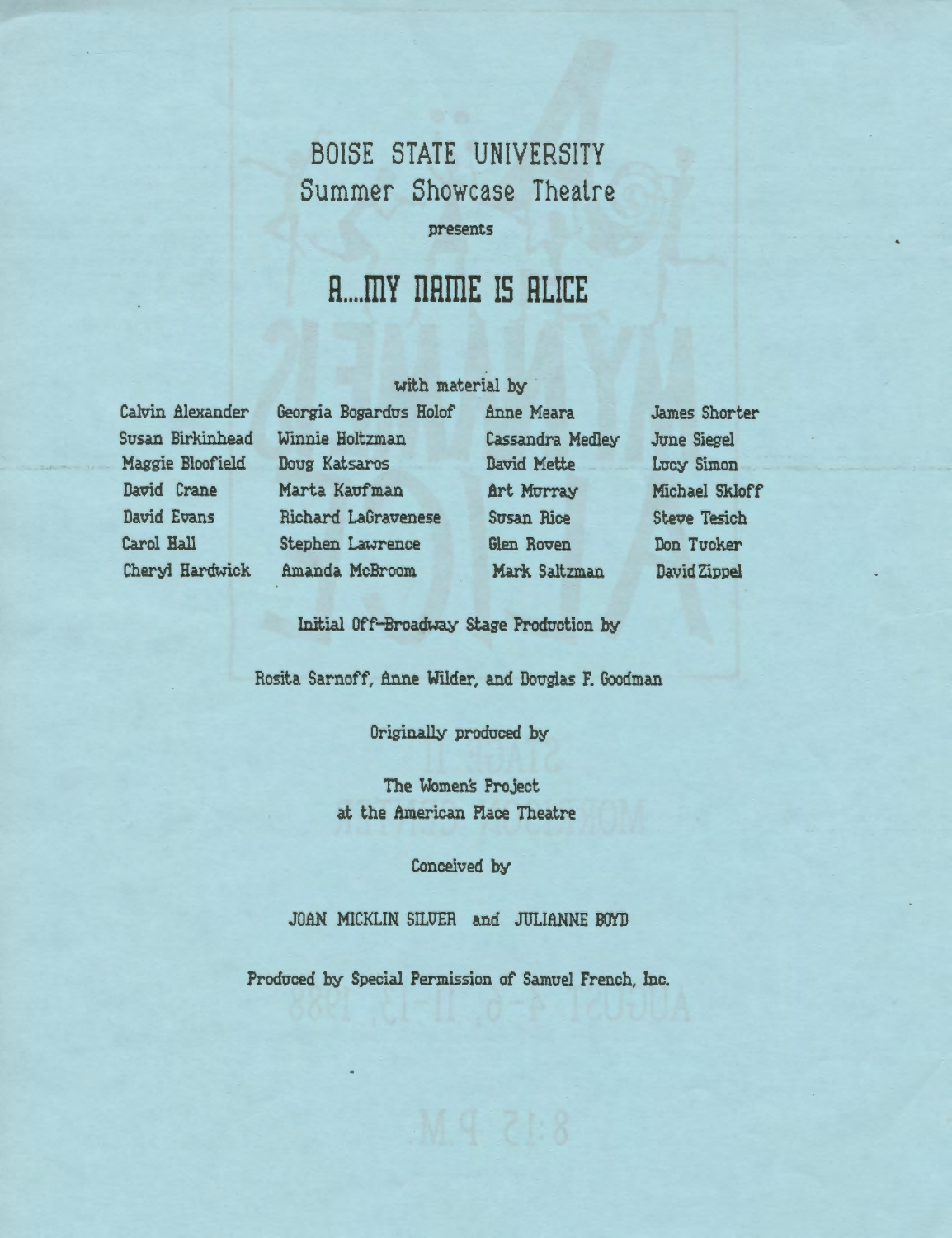# A ... MY NAME IS ALICE

### CAST

Cin Alphabetical Orderl Holly Holsinger Tausha Johnson Nancy Nyman Cristina Poole Candace Reynolds

# ACT 1

ALL GIRL BAND with Tina, Candee, Tausha, Holly and Nancy Lyrics by David Zippel; Music by Doug Katsaros A...MY NAME IS ALICE POEMS with Tina, Candee, Tausha, Holly and Nancy By Marta Kauffman & David Crane AT MY AGE with Holly as Vicky and Nancy as Karen Lyrics by June Siegel: Music by Glen Roven TRASH with Candee as Mindy, Tausha as Mrs. Kaplan, Nancy as Howard and Holly as Stanley Lyrics by Marta Kauffman & David Crane: Music by Michael Skloff FOR WOMEN ONLY POEMS with Tina By Marta Kauffman & David Crane GOOD THING I LEARNED TO DANCE with Nancy as the Dancer and Candee as her mother lyrics by Mark Saltzman; Music by Stephen Lawrence WELCOME TO KINDERGARTEN, MRS. JOHNSON with Tausha as Ms. Thomas and Candee as Mrs. Johnson I SURE LIKE THE BOYS with Tina as the Actress lyrics by Steve Tesich; Music by Lucy Simon MS. MAE with Nancy as Mr. Mae By Cassandra Medley DETROIT PERSONS with Candee as Rosie, Tina as Sheridan, Holly as Vonelle, Nancy as Spike and Tausha as Wanda By Susan Rice FOR WOMEN ONLY POEMS with Tina as the Poetess By Marta Kauffman & David Crane THE PORTRAIT with Tina as the Actress Lyrics and Music by Amanda McBroom BLUER THAN YOU with Tina, Holly and Tausha

lyrics by Winnie Holzman; Music by David Evans